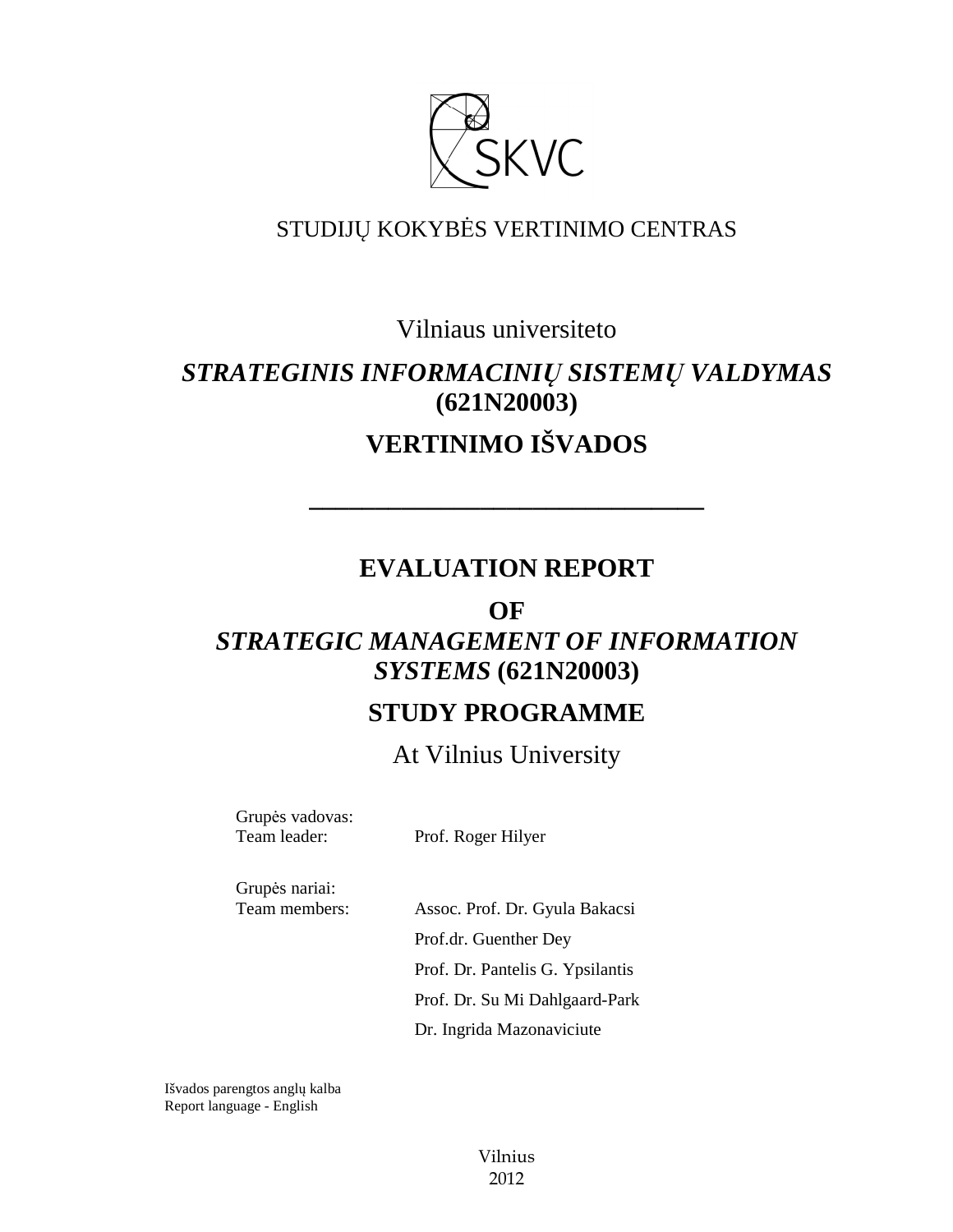### **DUOMENYS APIE ĮVERTINTĄ PROGRAMĄ**

| Studijų programos pavadinimas                           | Strateginis informacinių sistemų valdymas |
|---------------------------------------------------------|-------------------------------------------|
| Valstybinis kodas                                       | 621N20003                                 |
| Studijų sritis                                          | socialiniai mokslai                       |
| Studijų kryptis                                         | vadyba                                    |
| Studijų programos rūšis                                 | universitetinės                           |
| Studijų pakopa                                          | antroji                                   |
| Studijų forma (trukmė metais)                           | 1,5                                       |
| Studijų programos apimtis kreditais                     | 90                                        |
| Suteikiamas laipsnis ir (ar) profesinė<br>kvalifikacija | vadybos magistras                         |
| Studijų programos įregistravimo data                    |                                           |
|                                                         |                                           |

#### **INFORMATION ON EVALUATED STUDY PROGRAMME**

–––––––––––––––––––––––––––––––

| Title of the study programme.                          | <b>Strategic Management of Information Systems</b> |
|--------------------------------------------------------|----------------------------------------------------|
| State code                                             | 621N20003                                          |
| Study area                                             | Social Studies                                     |
| Study field                                            | Management                                         |
| Kind of the study programme                            | University                                         |
| Cycle of studies                                       | Master (second cycle)                              |
| Study mode (length in years)                           | 1,5                                                |
| Scope of the study programme in credits                | 90                                                 |
| Degree and (or) professional qualifications<br>awarded | Master in Management                               |
| Date of registration of the study programme            |                                                    |

Studijų kokybės vertinimo centras ©

The Centre for Quality Assessment in Higher Education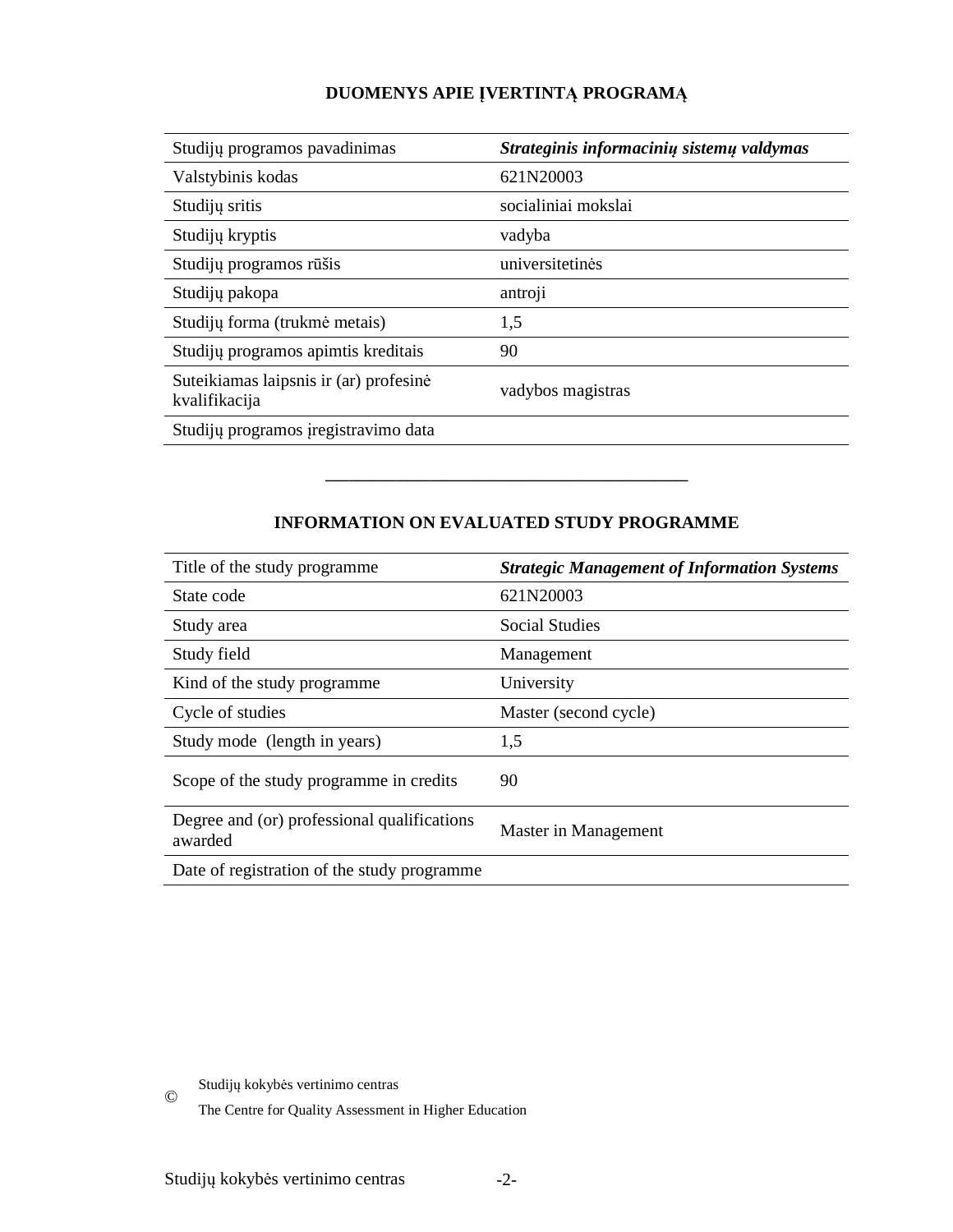### **CONTENTS**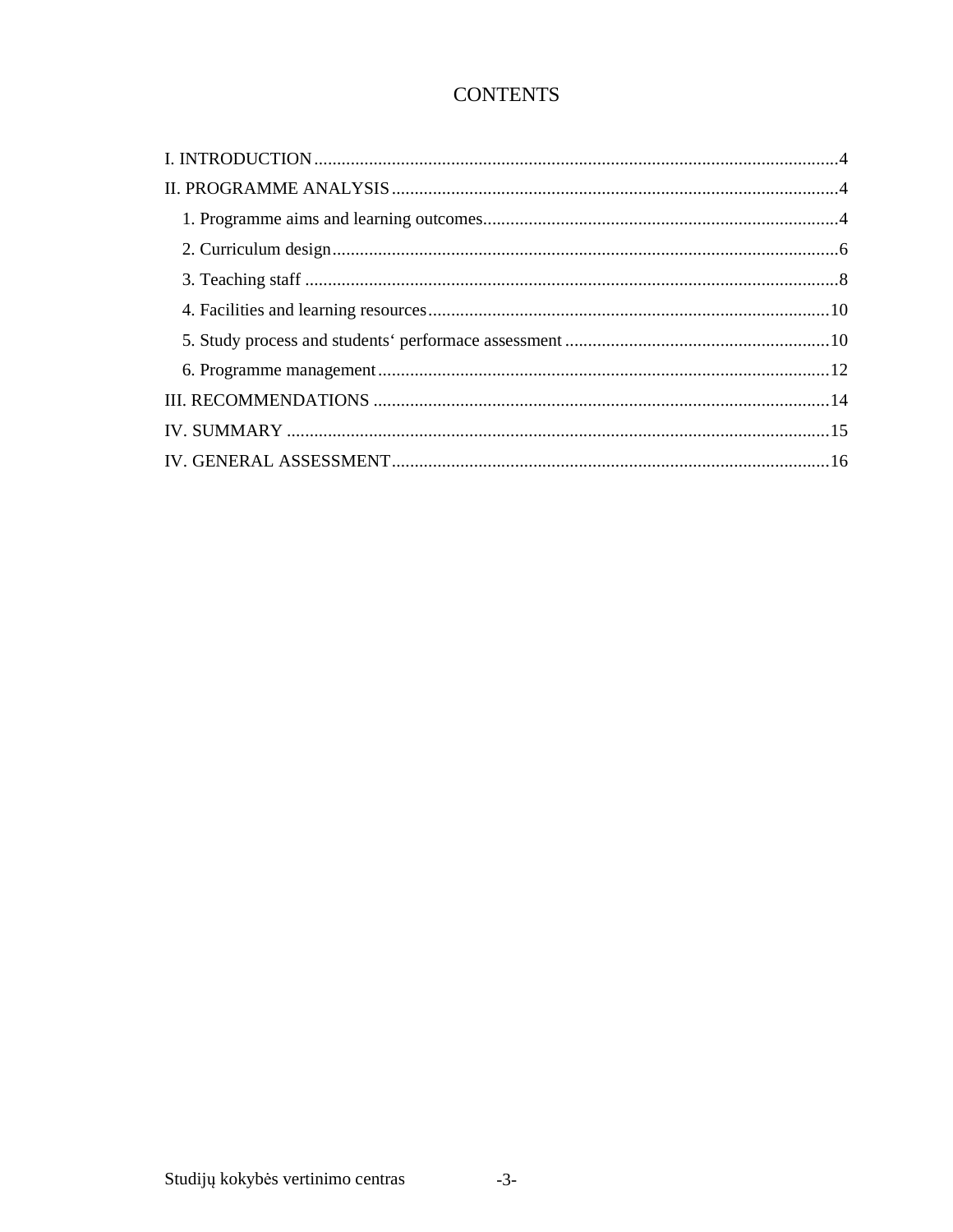#### I. INTRODUCTION

Vilnius University (VU) is the oldest (established in 1579) and the largest Higher Education Institution in Lithuania. VU is a state and public university with similar management structure to that of most European Universities.

The university is very strong in providing advanced (second and third cycle) studies with over 100 graduate study programmes, 30 areas of doctoral studies, and residents in over 50 residency study programmes, along with over 60 undergraduate and integrated study programmes, with an excellent overall student / staff ratio of about 17.1.

The University has recognized the importance of Quality Assurance in Higher Education and a Quality Management Centre (QMC) at university level was established to introduce, coordinate and perform quality assurance measures for improvement of the quality of studies and student learning.

The Faculty of Economics (FE) has a history over 70 years during which several transformations took place. The last one in 1990-1991 with emphasis in changes regarding the character of the taught subjects, and the fields of research to reflect the economic and political changes in the country. Currently the faculty of Economics is staffed with 159 members, including 21 professors, 74 associate professors and PhDs, and over 60 assistants. The 9 Departments of the faculty offer three (3) undergraduate and fifteen (15) postgraduate programmes in several areas in Economics, Finance and Management. The student /staff ratio in the faculty is about 25.2 about 50% higher than the overall university ratio.

The master programme *Strategic Management of Information Systems* is an evolutionary development of previous graduate programmes in the department of Economic Informatics at the Faculty of Economics of VU namely the masters in *Economic Informatics* (1997-2002) and *Management Information Systems* (2003-2011). The transformation reflects the advances in the IT field that turned IT into a strategic resource giving organizations strong competitive advantages in a global economy, and subsequently the need in the Lithuanian market for specialists in this field.

According to recent results from student evaluation done by the VU QMC, the programme is rated among the top two (2) within the Economics Faculty and in the top 20% among all VU master programmes.

#### II. PROGRAMME ANALYSIS

#### *1. Programme aims and learning outcomes*

Graduate programmes in Strategic Management of Information Systems aim generally to provide and advance special management skills of professionals enabling them to develop and implement IT strategies for organisations. Such programmes at the master's level promote the state of the art in the field but at the same time are also characterized by the strong practical and professional orientation to the curriculum.

The overall aims of this programme along with the stated Learning Outcomes (LOs) fit the above objectives. The aims and LOs are at proper level for a second cycle programme (according to Dublin Descriptors), and in accordance with the Lithuanian NQF. They focus on extending the knowledge usually acquired at the first level (i.e. emphasizing in strategic elements of management) and require students to apply understanding, knowledge and critical thinking in broader and more complex context.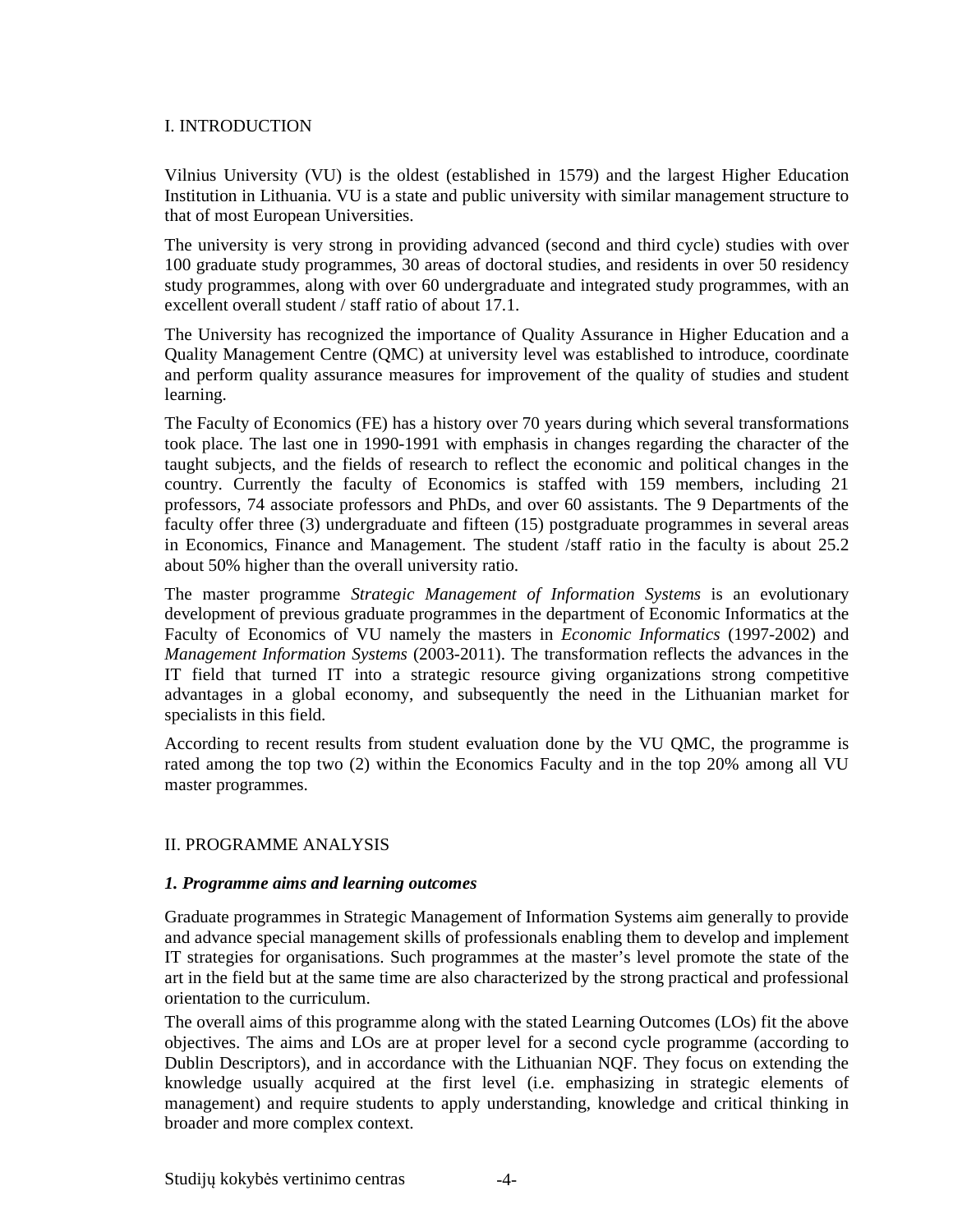There is a general perception that the bachelor and master programmes together constitute a coherent programme of career development. During the meeting with experts, the master students and graduates clearly regarded the programme in this perspective. They were for the most part established professionals who had chosen to enrol the master programme aiming at further career development. They sought additional knowledge and skills essential for their careers, beyond those acquired at bachelors level, and were entirely satisfied with the outcome of the programme. Some of the social partners that were interviewed also shared this view.

There is also some uncertainty among current bachelor students (and potential candidates) in respect of the master programme. The vast majority of BA Management Information Systems students were determined to continue their studies at the department's master level course, seeing it as an extension of their studies. Among them, some saw it as maintaining the broad generalist approach of the bachelor programme, some anticipated a "spike" of specialty. Whereas there is no need for bachelor graduates to have this knowledge until they apply, it may be advisable for the Faculty to reconsider its communication with students in this respect, given that bachelor graduates constitute the main market for the master programme. Reference to specific examples of job prospects / job positions suitable for the programme graduates can make the programme's aims clearer for prospective students and employers.

From the discussions with study programme committee and the social partners it appeared that a main dimension of the programme's aims and corresponding competences is not communicated clearly, to prospective students and interested employers. The programme provides competencies related to the Strategic use of Information. It gives a strong emphasis in this area which is supported by several subjects in the curriculum. Discussions with the academic staff confirmed that this was intentionally done to satisfy social partner needs, something that has been verified during the interviews with employers who referred explicitly to the need for competences in the strategic use of information and seemed to be very interested in this dimension of the programme.

In certain places the aims of the programme should be stated more clearly, without losing any of its value (although this may be caused by the translation of the document into English). For example: *a strategic aspect of activity support, to be understood as the exploitation of the potential of information systems for flexible support of the implementation of the organization strategy).* 

At an era of intensive globalization it is not to the benefit of the students to structure the programme ".. *based on the needs of the Lithuanian labour market ..".* The market for IT / IS specialists has been globalized more than any other job market. There is no explicit reference to this fact LOs neither at the programme level nor at specific LOs at subject level.

Besides its practical orientation which is necessary to meet the market needs, the programme should also meet the needs of the NQF stated objective for level VII, that *"qualifications of this level include abilities to independently carry out applied research so that* the aims of the programme fit the purpose of providing proper research related skills for students who wish to continue on to third cycle studies (doctoral). Research methodology and thesis writing do serve this aim. But master students should also be asked to research for current developments in the various modules of the programme so they get in touch with the forefront of knowledge across all relevant areas.

Despite the above drawbacks, the programme is well positioned in the Lithuanian market where the IT sector is expected to contribute up to 25% to the GDP by 2015, with 50% of the product to be exported. Given that statement at the SER, an urgent need emerges to inject an internationalization element into the programme.

Administration recognizes the importance and significance of Learning Outcomes (L.O.s) as the cornerstone of the development and delivery of the programme. A great amount of work from both course administrators and teaching staff went into a full scale development of LOs at both the programme and subject level and a mapping scheme of linking L.O.s at programme level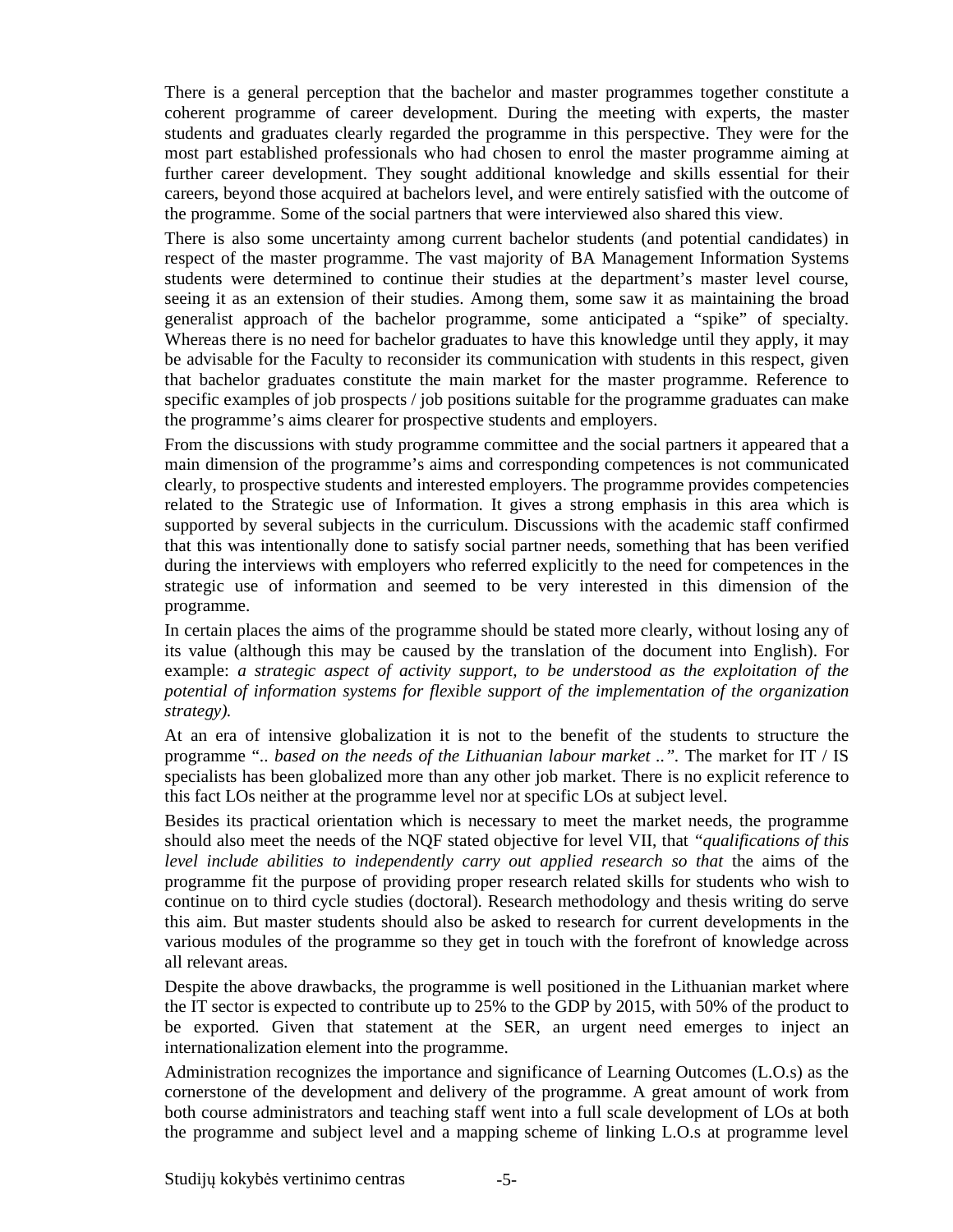with the specific subject in the curriculum does also exist. The results of this effort provide a solid base for future development.

Still, substantial improvements are necessary to make the Learning Outcome orientation of the programme more effective. L.O.s are currently overstated in many cases (e.g. *Linked to professional activities of "Heads of information systems and technologies in organizations; that complies with the world-known position abbreviated as CIO - Chief Information Officer"*), while they seem weak in other instances (i.e. LOs for a master's degree should aim in advanced knowledge not in *"fundamental knowledge").* At the subject level L.O.s are stated in exhaustive detail and they need to be refurbished.

Further development is needed to integrate L.O.s in the teaching process. During the meetings and the discussion with the teachers, it was noticed that there is no full awareness from their side to this effect as for example linkage of L.O.s to the assessment processes.

#### *Strengths*

The main strength of the programme is that it is well positioned in the market and it currently faces very little competition as it is the only one in Lithuania in the area of Strategic Management of Information System

Social partners (employers and field practitioners) were strongly involved in the development of the programme's L.O.s that are continuously monitored and reviewed, thus showing the commitment of the department and faculty to student learning.

#### *Weaknesses*

The ambiguity about its positioning with regard to the bachelor's level programme in Management Information System offered by the same department. If no correction action is taken it could eventually be considered as an extension of the BA programme thus limiting its ability to attract more students from other universities. Lack of international dimension even though there is awareness of the fact that 50% of the information technology sector product in Lithuania is exported.

#### *2. Curriculum design*

The study programme has been defined recently (2012) as an upgrade of the graduate programme in *Management information Systems.* The structure of the programme complies with the norms allowed for graduate programmes in Lithuania and with EU policies in Higher Education as defined in the Bologna documents. The workload of the study programme amounts to 90 ECTS credits spread over three (3) semesters. The amount of contact hours to self-study hours is well balanced and appropriate for master level programme. As it is evidenced from the discussion with the students, the learning activities (individual assignments, group work, and project based activities) that students must perform during their studies justify the self-study portion of the working load

All of the taught subjects (60 ECTS) are subjects in the study filed. Semesters 1 and 2 include fundamental subjects in the professional area, while semester 3 includes other related subjects that expand the competencies of the students. In each semester students have the flexibility to choose an elective subject among those offered in the programme. The faculty organizes bridged courses for students having completed BA studies in a non-related study area. Area. Also students coming from another study field, who have completed college level studies, acquired the degree of Professional Bachelor can apply after completion of respective compensatory studies at Vilnius University.

A novelty of the programme is that the writing of the Master's final thesis is developed and assessed at three stages (30 ECTS in total), throughout the duration of the programme, starting in the first semester, along with a module on *Research Methods,* and a first stage *Thesis project,*  continuing in the next semester with the second stage *Thesis project* before the Master final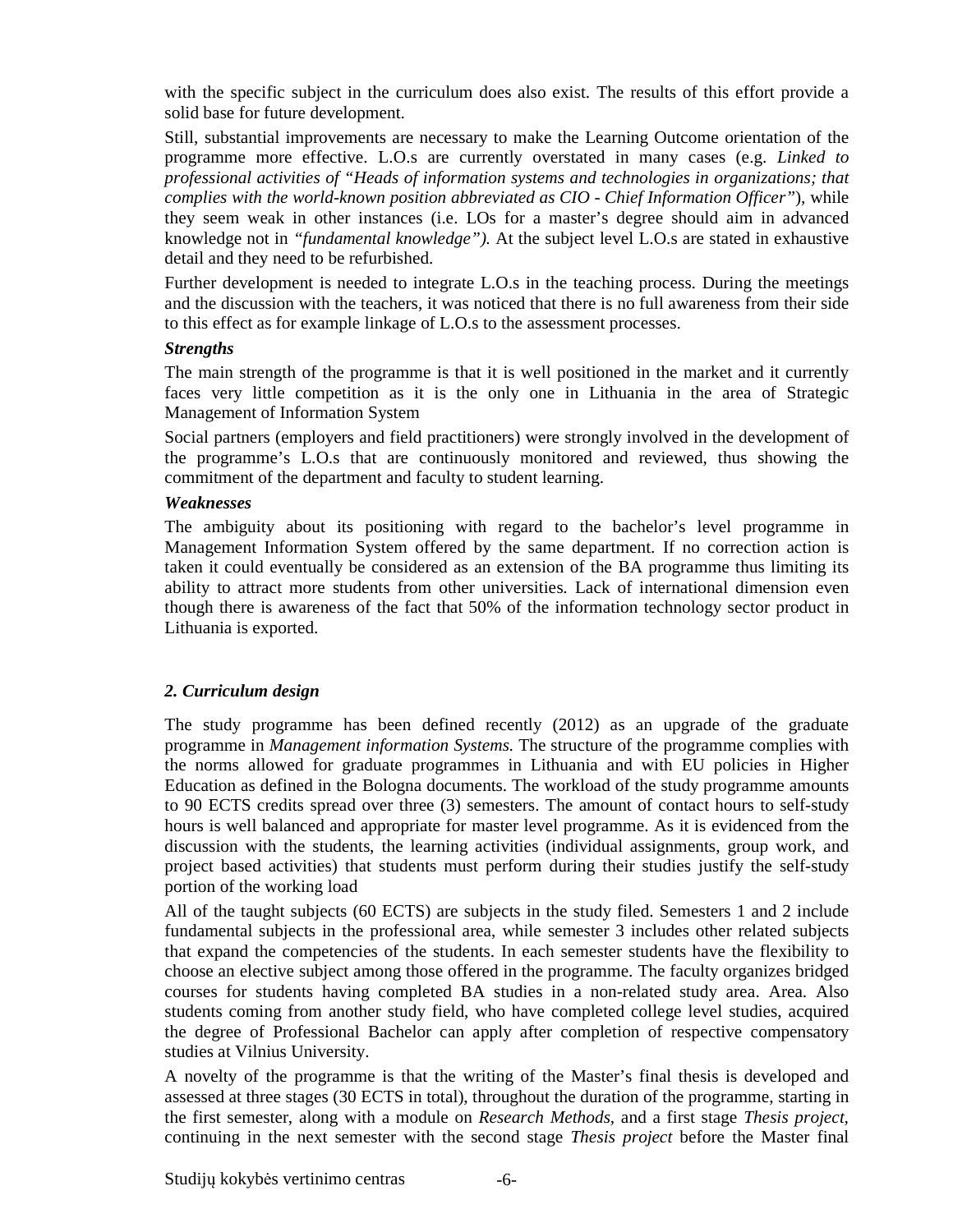thesis in the third semester*.* The main reasoning for this feature is that students consistently work on a chosen theme for all the three semesters and analyse the problem defined in their thesis from the various theoretical and practical (applied) aspects as they are presented in the taught module through the duration of the programme. Another gain for the students is that they acquire the necessary knowledge and tools for research oriented work at an early stage, which is useful for the work required in the rest of the taught modules.

To assess the scope and the appropriateness of the content of the programme on should keep in mind that a programme in *Strategic Management of information Systems* looks at the IS function beyond its "service" role to organizations but as a critical area of operations that may provide opportunities for exploiting information-based strategic advantage. From this perspective, it should focus on how IS and the constituent technologies can be used to alter the definition of the industry structure, redefine corporate strategy, and reorient a company's business (competitive) strategy. The programme structure and content in general lies within this framework.

The design of curriculum reflects on stakeholder's considerations with respect to development of analytical competences, while social partners insist also on more emphasis on management subjects like project and programme management (to be enhanced) and business analysis.

Furthermore, some specific points of consideration exist, such as:

- Absence of a module on *Strategic Technology Management or Technology Strategy* so that curriculum is aligned with aims and learning objectives of the programme as they are listed in the SER: *"Possession of fundamental knowledge of the role of information systems and technology in the implementation of the strategy…"*.
- Similarly, to meet the also stated L.O.: "*The ability of objective and versatile assessment of the opportunities of application of information systems in the contemporary society development processes*" the curriculum should include subjects related to Information Systems Security as well as the Ethics and the Social context of IS and Internet systems.
- There should be a continuous review of the content of the subjects. Topics that represent latest achievements in information science should be emphasized (e.g. *Knowledge Management,* an essential area for Strategic Management of IS, has a weak presence in the programme, just a two hour session as part of an elective module).

All subjects are described in extensive detail in the corresponding subject (module) description document. Indeed, this is a highly commended practice that aims to maintain teaching standards. However, as was found out during the discussion with teachers, many find the need to deviate or change their teaching schedule to reflect new trends and changes in technology. It was noticed that there is a grey area as to where the authority of changing the teaching schedule lies, and furthermore, there was not a clear understanding among teaching staff as to the level of flexibility in their teaching approach, while ensuring that subject learning objectives are met.

The assessment methods of the subjects include a lot of group and individual assignments as well as project work in alignment with the aims of the programme to develop specific competencies of students. However, there was no evidence that students are urged to seek and explore and assess the latest developments in their field in individual subjects (except in their thesis) and there is almost no reference to scientific journals within the subject descriptors.

#### *Strengths*

The clear structure of the curriculum, which addresses Organizational / Systems / Technology / Analytics subjects, being well balanced between practical and theoretical aspects. Strong orientation on active learning of students with emphasis on student's work through projects, and group and individual assignments.

#### *Weaknesses*

Certain imbalances of the programme structure regarding the fulfilment of some of the programme's learning outcomes (as pointed above) and the lack of an international dimension.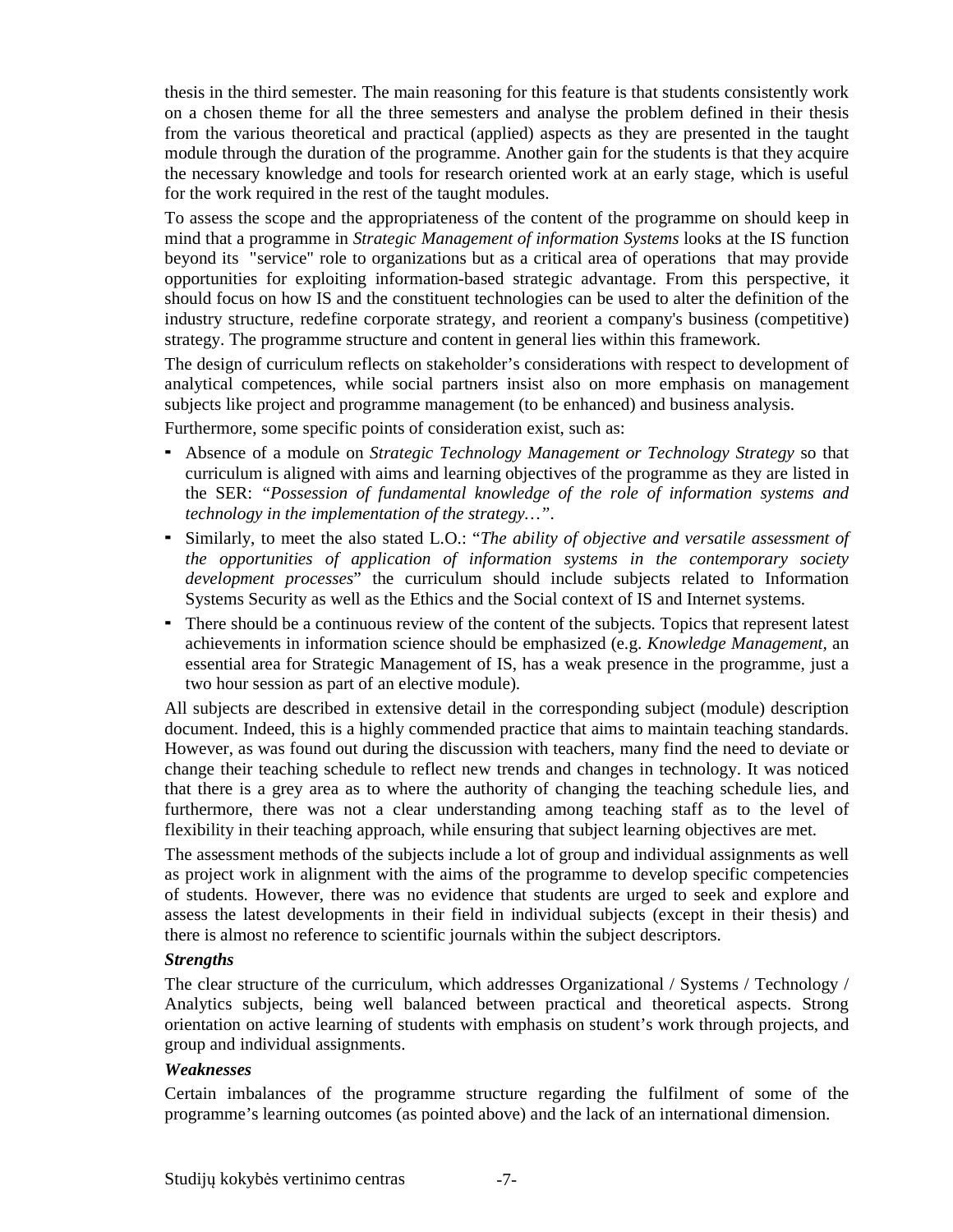#### *3. Teaching staff*

The composition of the teaching staff on the study programme Management Information Systems fully complies with the requirements set by Lithuanian regulations for second cycle study programmes.

Most of the teaching staff in the programme comes from the Economics Informatics department, while business related subjects are taught by staff from other departments of the Faculty (Management, Marketing, and Finance). They are employed full time by the university and are selected and hired in accordance with the general requirements of Vilnius University, following public and open calls for job openings, while their work is assessed in attesting procedures every five years.

Certain subjects are taught by highly qualified practitioners, who have professional careers in industry, mainly in banking (all of them for the programme under consideration) and are associated with VU as part time faculty.

Social partners and students indicated disparities in teaching among staff members. For example, students reported a profound difference between the core of the teaching staff coming from the Economics Informatics department and those who come from other departments of the faculty, regarding their commitment and the interest showed in their teaching at the particular programme. It seems to them that those not belonging to the department show less involvement and engagement.

On the other hand, social partners, but students as well, reported their very high satisfaction from the practitioners who teach in the programme, which according to them is one of the programme's strong points. According to social partners this is one of the strongest points for this programme.

The views of the students and the social partners reinforced the exact same notion residing among the members of the review team regarding the teaching staff, with whom a meeting was held before interviewing students and social partners.

A more diverse (regarding industry sector) selection of external practitioners could add more value to the programme, although it is understandable that there are difficulties in finding practitioner's that also have an academic profile and proper teaching skills.

All staff members (except one younger member) have long – over 10 years and most of them over 20 years - professional, teaching and research experience and teach the subjects of the programme according to their specialization, ensuring that subject LOs are met. There is only one member of the teaching staff does not have a doctoral degree.

To meet the minimum requirement that "*20% of the study subjects to be taught by staff at professors' level*", two professors (one from Economics Informatics and one from Management department) teach two subjects each (total of 20 credits), while the rest of the staff teach one module each.

The minimal turnover and the stability of the teaching team could be a great asset for the programme, and its further development, since it facilitates the formation of strategies, and continuous stream of improvements and enhancements. At the same time, the involvement of practitioners from industry is extremely valuable for the programme, brings students in touch with current issues concerning the development, implementation, use of IS, and their impact on organizational policies and strategies from the perspective of their own organizations.

Professional development of the staff is achieved by participation in research conferences, study trips, teaching exchange visits attending specialized, performing joint research in collaboration with other colleagues etc. A good practice was initiated by the department in the recent years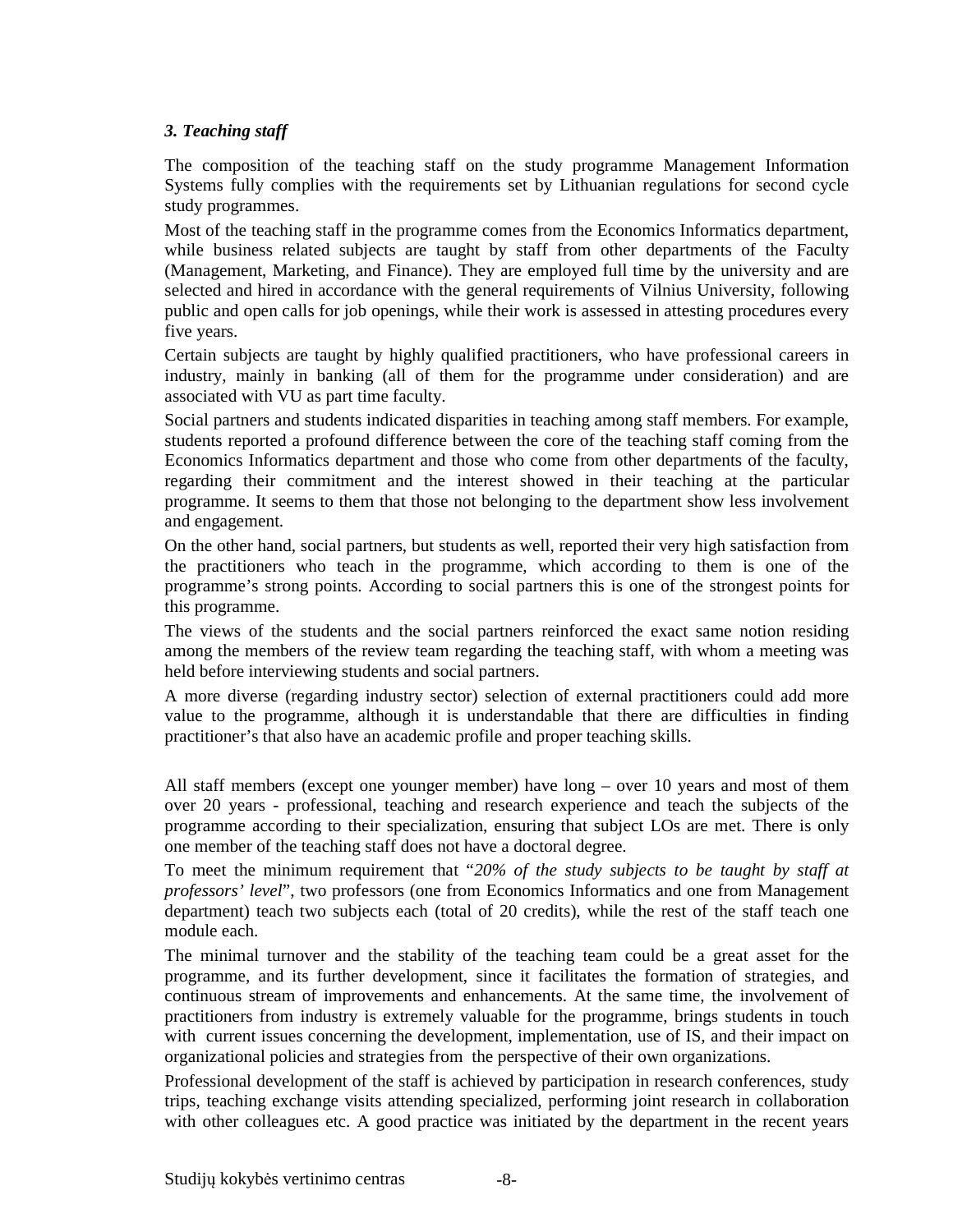when several specialized courses were organized in the framework of the ESF financed project to enhance both didactic and analytical methodology (statistical) competencies of the staff. This set a precedence that is continued with staff participation in courses and seminars in topics like: electronic course preparation, plagiarism issues, new examination methods, etc.

Development of links with industry may help in further professional development of the staff.

- Investigate potential of staff development actions in relationship with major IS / IT companies who are active in the Baltic countries. This will be a good opportunity for students as well.
- Explore the influence of the part time staff to their organizations to develop links that can lead to setting up joint actions between the department and the organizations.
- Try to engage practitioners from IS companies as guest lecturers for special topics within the taught modules (IS companies including IBM and Microsoft have donated specialized software to the faculty, they may be interested to talk or present case studies of strategic use of IS in the area or globally)

One area that needs additional attention in terms of staff development is the integration of the subject learning outcomes into the plan of teaching activities and the assessment methods and assessment criteria, where there seems to be plenty room for improvements that must happen from bottom –up.

The academic staff (the core team) is involved in research in relative areas, and is currently active as evidenced by their recent published work. Although the research output cannot be comparable to international standards, this is explainable given the conditions in the country during the years staff was at the most research productive age. The limited interest from the doctoral degree students to perform research in this specific area, the isolation of the academic staff for many years from the international community are some of the barriers that may explain this deficiency.

The research activity over the last years shows that individual members of staff have their own research interest and pursue research activities accordingly. However, there is a lack of research strategy at the department's level that will enable the department to join research consortiums and exploit research funding that is available at European level. The stated common research area that represents the department "Complex research into information society and the need for business information" should be made clearer and described in a more specific way providing some indicative directions.

To intensify the importance of professional development of staff, the department can establish a process where all staff members draw up their own professional development plan with specific targets and acts (i.e. participation in research activities, involvement in international cooperation acts, attending conferences etc.)

#### *Strengths*

A teaching team with solid professional, teaching and research experience, high academic credentials, which also includes industry practitioners provides a good mix of theoretical and practical skills. The low turnover provides a sense of stability and allows for longer term planning regarding the improvements in the curriculum and the continuity of the efforts towards the implementation of a teaching process that fully supports the learning outcomes.

#### *Weaknesses*

Lack of a team spirit that is also detected by students could jeopardise the quality of the programme. Yet low awareness across large part of the teaching staff of the need to plan teaching and assessment based on learning outcomes. The programme meets the requirements of the minimum amount of subjects to be taught by staff at professors' level marginally. Staff at this level approaches retirement age.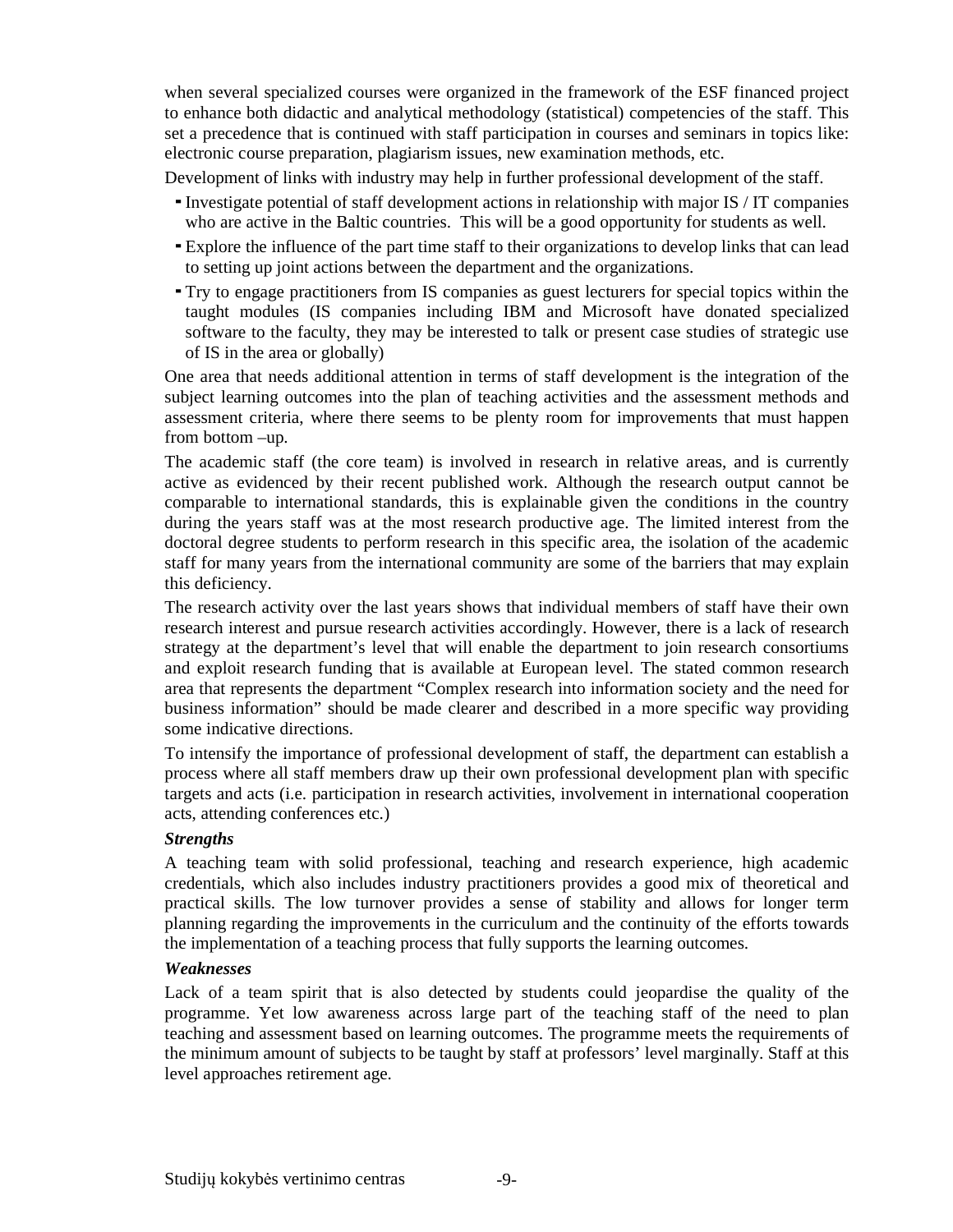#### *4. Facilities and learning resources*

For the delivery of the program the Faculty facilities are used (45 classrooms, including 7 computer labs of 15 to 20 workplaces each).

All the classrooms are equipped with multimedia (projectors connected to computers) and in some of them interactive Smart boards have been installed with overlapping screens and voting (student survey) systems Optivote OVRF32. In addition modern video conferencing equipment can be used to facilitate the organization, management, and recording of multilateral conferences or meetings more convenient.

The Faculty of Economics was the first faculty at Vilnius University which installed (2011) the latest professional wireless Internet access equipment that allowed access to Internet in all areas of the Faculty premises.

In terms of technological equipment the number of computers of any type in the faculty increased by 30% in the period 2006-2012. In addition general purpose software but also a full list of specific commercial and scientific software packages are available to staff and students.

The Library *"Sauletekis Information Centre"* catalogue is electronically accessible by users who can locate a book in an e-catalogue and order. The Faculty of Economics spends substantial funding every year for new acquisitions in books, journals and data bases. The library also subscribes to the Lithuanian Association of Scientific Libraries and electronic full-text databases.

#### *Strengths*

Excellent facilities are available to support student learning.

#### *Weaknesses*

Not significant weaknesses were noticed. Teachers and students must be continuously encouraged to use the available resources (i.e. additional teaching material, access to electronic journals, self-practice at computer laboratories, etc.).

#### *5. Study process and students' performace assessment*

The admission of students follow the regulations set by the University. During the recent years the number of students admitted to the programme in its previous form and also after the restructure remains very low ranging from 7 to 13 students.

One of the main reasons for the low intake numbers is that the number of state financed places is very low (4 in the recent years), while the corresponding number of applicants is much higher (80-90 students) most of which are not willing to enrol unless they are assured a state financed place. The number of the applicants for non-financed places is relatively low (about 30 each year) from whom a small number enrols the programme. It is worth noticing that most of the master students are also graduates of the department's BA programme in Management Information Systems. On one hand this shows the trust of the students to the quality of studies at the department, but on the other hand shoes a limitation in attracting other graduates beyond the department's boundaries.

Over time the number of applicants remains steady (over one hundred per academic year). The low number of admitted students leads to inefficient use of resources and might affect the long term sustainability of the programme.

Almost all of the master students appear to be employed in related jobs. Although this presents and advantage for the learning process, since they can relate the learning outcomes to specific needs for their current jobs and also their professional development, it may also present a risk for the quality of the learning process, since time for self-study is limited.

The interviewed students indicated that there is a clear distinction between bachelor and master teaching approaches, with a much richer teaching environment of teaching activities in the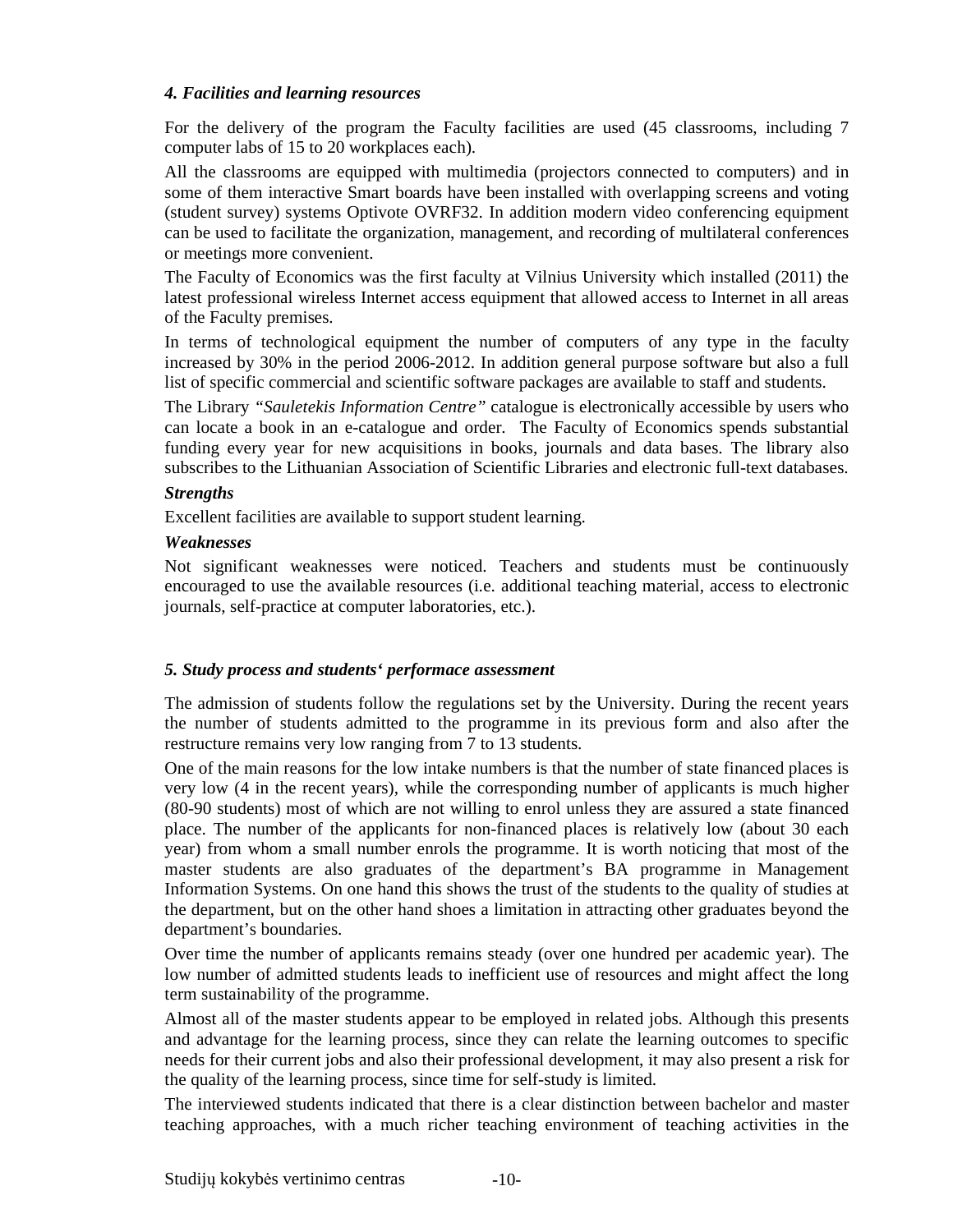master programme with a satisfactory balance between the theoretical & practical aspects of their study.

Students pursue the research for their master thesis progressively over the duration of the programme in a structured way through appropriate modules at each stage. The review of some master thesis from the previous year shows that students have addressed very interesting topics in their area of studies. Work from several master thesis of previous years has been published showing evidence that the research conducted in the process of writing Master's final thesis complies with the requirements for scientific research. The obligatory involvement of practitioners in the assessment of the master thesis is an excellent practice which must be commended. The Programme Committee should continue the good practice of publishing the outcomes of the research done as part of the master thesis. A depository of Master thesis at the university library and the Web may help in increasing the visibility of the programme.

Overall, students express their satisfaction and stated that they are provided with appropriate social and academic support. The department may consider the assignment of personal advisors to incoming students as a further good practice.

There is a clear description of student assessment in each module descriptor, with the assessment methods for each subject are defined in a way to ensure that learning objectives are achieved.. A large part of the student assessment is based on project work and group or individual assignments, as it should be at a master's level. The department takes proper measures to prevent academic dishonesty acts. Especially with regard to the master thesis an effective system which includes the approval of the theses topics by the department, close monitoring of the work, a plagiarism checking system and public defence is in place.

Students' progression is excellent with attrition / failure rate very low (3 students over the last 5 years).

Overall students are provided appropriate social and academic support. The department may consider the assignment of personal advisors to incoming students as a further good practice.

Several points of concern however exist:

- It has been noticed that the assessment activities for several subjects are fragmented, making it difficult to assess the integration of knowledge and the critical thinking of students.
- Most of the teachers have not given enough consideration to specific assessment criteria (not the weights) for the non-exam assessment elements.
- According to students, there is little or no written feedback on the assignments they submit, neither posting of indicative answers for exams. The virtual teaching environment installed at VU is an excellent media to facilitate the submission of assignments and the feedback process.
- There is practically no mobility of students both inwards and outwards. Reasons for not attracting students is the language of teaching in the programme, while Lithuanian students do not take advantage of the opportunities of exchange programmes because of very tide teaching schedules and the intensity of the programme. The department could explore alternative ways to increase student mobility and internationalization of the programme through the development of Intensive Erasmus Programmes (could be in the form of Summer Schools) and participation in existing ones so students derive the benefits on an international perspective.

Besides the assessment of individual courses during the study programme, an overall assessment of the programme's learning outcomes and objectives can take place at the completion of the programme by students. This will provide valuable input in the programme review process. Along the same line, periodical alumni surveys can also provide valuable input with regards to trends in the job market, skills demand etc. that can be taken into consideration during programme revisions.

#### *Strengths*

Studijų kokybės vertinimo centras -11-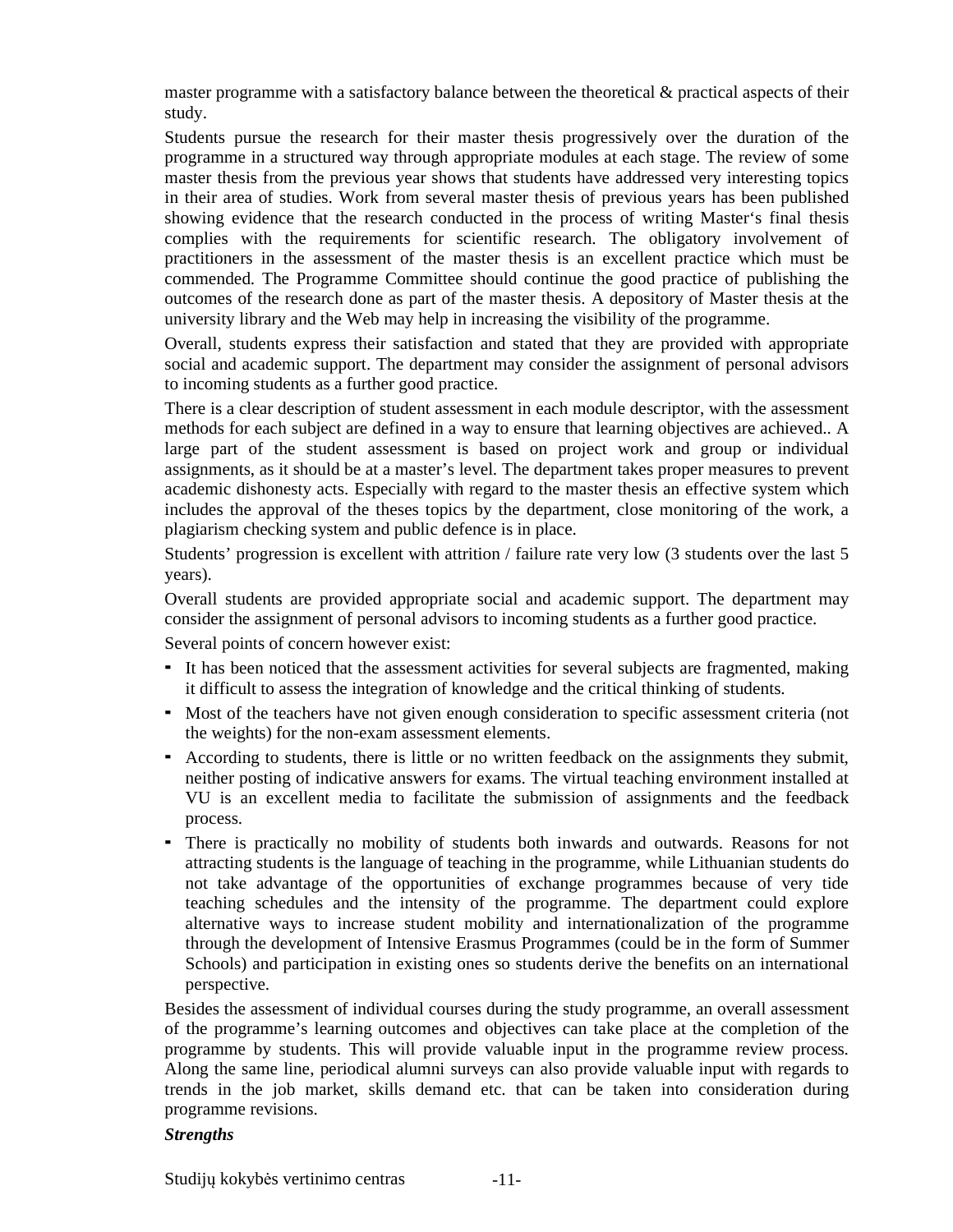There are solid procedures for student admission, student progress monitoring and teaching and assessment of subjects, although there is a vagueness among teachers concerning the level of flexibility in differentiating the teaching content vis a vis. the subject's learning outcomes. The study process is balanced between theory and practice and a plurality of teaching activities are used to meet learning objectives. As a results student success rate is high.

#### *Weaknesses*

Small number of students because of regulations of government funded places may create problems regarding the sustainability of the course. Lack of international dimension, practical no mobility of students. Fragmented assessment, not clear assessment criteria and very low in providing assessment feedback to students (perhaps informal processes are as efficient for the small number of students) and making

#### *6. Programme management*

Decisions regarding the development, review and implementation of the *Management Information System* study programme reside at different levels of the management hierarchy as it is defined by VU Study Regulations and VU Study Programme Regulations.

The main decisions regarding the implementation, the management of the processes and the continuous improvement of the programme is the responsibility of the chair and the Programme study committee.

Teachers enjoy scientific and academic freedom, while decisions regarding the introduction of new subjects, or changes in the content of subjects are discussed by the Departments and the Study committee where decisions are made. Students are represented in the Study Committee and express their views about the programme.

A set of "Quality Measures" formulate the policy of the chair and the managing team towards quality assurance and improvements. These refer to areas of planning (*Improvement and publication of clear intended learning outcomes, Development of the structure and the content of the study programme*), Teaching process (*Information resources, Observation of student progress, Appeal system, Plagiarism prevention system, Cheating prevention, Modern computerized examining system*), Staff professional development, and Feedback and Improvements (*regular feedback from employers, representatives of the labour market, and other related organizations, Student participation in the activity of quality assurance*)

Regarding the system for the assessment all taught modules at the end of each semester, students complain that they have never received feedback on their assessment, neither have they seen any ratings of the subjects they take and their teachers. To make this process transparent, data corresponding to the ratings of the subjects / teachers should be available to students.

Some of these measures operate formally, but discussions with the management team, the students and the teachers showed that there is a lot of informal communication between all these groups that provides regular and continuous feedback to the chair and programme study committee, resulting many times in ad-hoc decisions regarding the implementation of the programme.

Furthermore a community of interleaved interested parties involving graduates from both programmes, social partners - most of whom are graduates and many are employers of graduates, and master students - most of whom are graduates of the department's BA programme. This group has easy informal contact with teaching staff. They are able to share views on the needs of the market and on course design and delivery through both formal and informal channels. The readiness of these partners to give time to advising on the programme is testimony to their regard for the Faculty and the quality of its programmes.

It seems so far this informal system works efficient and in their decisions are accepted as being in the right direction by all stakeholders. Obviously the small numbers of students and staff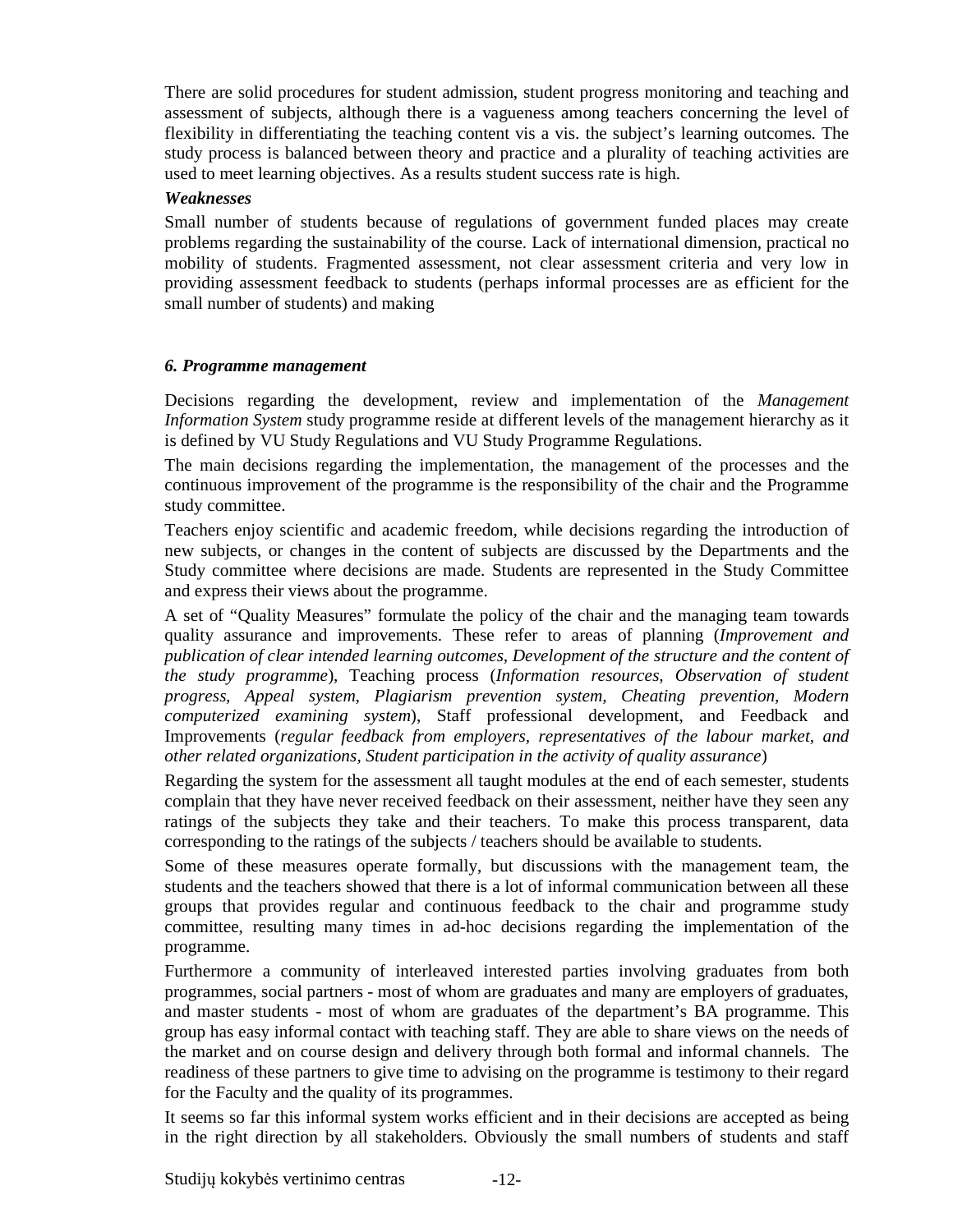involved makes that possible. However informal processes may in the long term degenerate, loose its efficiency and functionality, and this should be avoided. During the meeting with the teachers, there was a feeling that some of the teachers received not sufficient direction and guidance. For example, they were not so aware about the importance of learning outcomes, neither they were aware of the processes to change the contents of a module, especially younger members who associated the authority to that with the academic rank of individual teachers.

The review team may suggest that an annual formal internal review process should exist including the following:

- Staff Student meetings where all of the teaching staff and all students are invited to participate, to be held at the end of each semester, to review matters that have to do with the teaching process.
- Formal annual meetings of the study committee with the social partners
- Formal review meeting between the study committee and all of the teaching staff to analyse student and social partner feedback and discuss potential improvements
- The programme study committee should also implement a programme specific teaching assessment questionnaire that addresses matters of specific interest to this programme since the university level QA questionnaires, provide a general picture of the ratings of each programme and its subjects, and a ranking of a programme within the university but their feedback is too general.

#### *Strengths*

A strong community of interest involving all stakeholders (administration, teachers, students, graduates, and employers), some in many roles that contributes to continuous feedback for improvements to the programme. Commitment of the department. The department has the ownership of the programme, most of the staff teaches on the programme.

#### *Weaknesses*

The small size of the student body and the teaching staff makes the programme manageable without the need for much formality. Such an approach makes the quality of the programme vulnerable to changes in management, in personnel, in stakeholders' behaviour and other internal or external changes.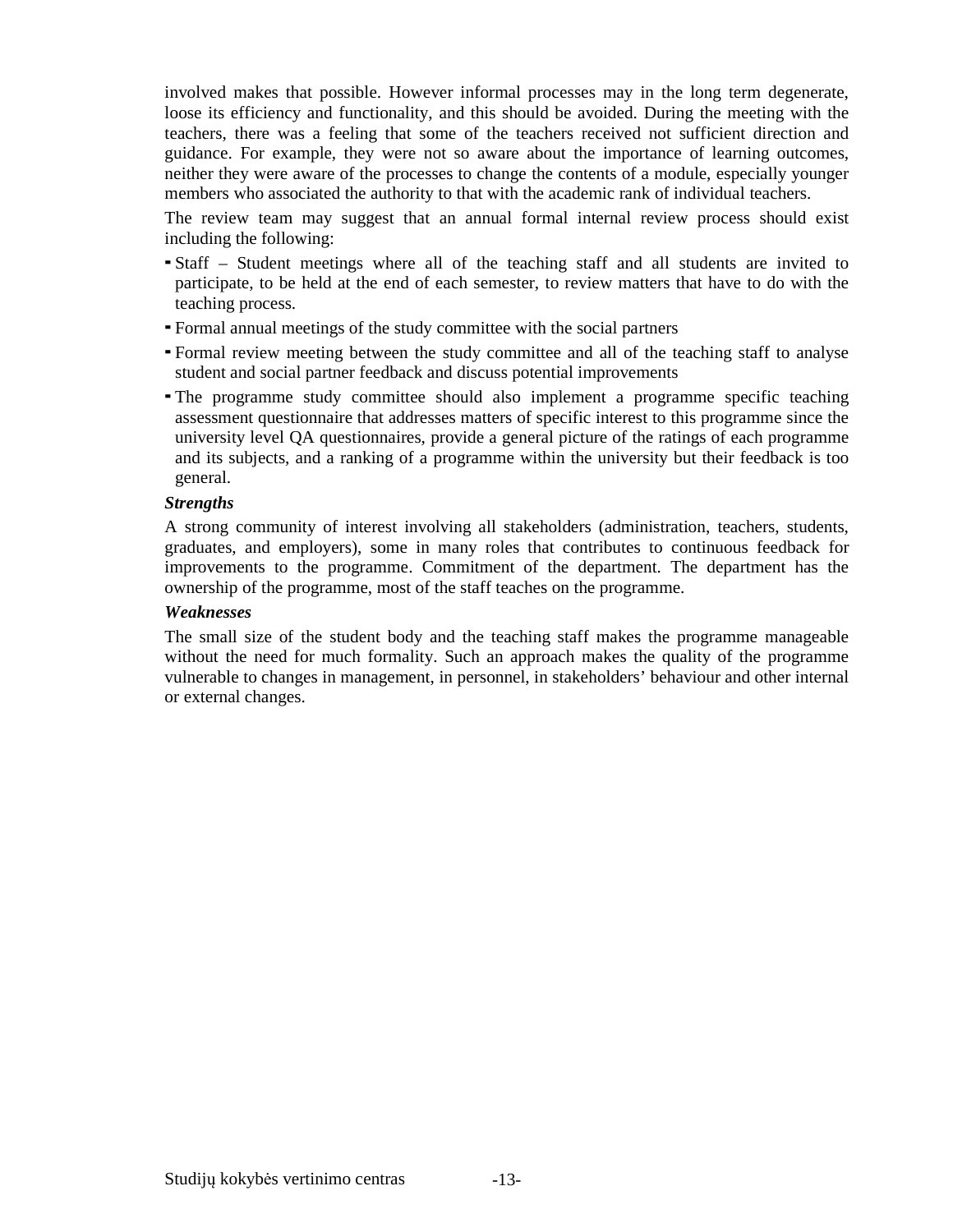#### III. RECOMMENDATIONS

 3.1. The programme should be positioned in the market as a standalone MA programme and try to attract students from other universities. Making its aims and learning outcomes clearer, stating explicitly potential job prospect and career paths for its graduates, reveal its strong orientation in strategic use of information and business analytics may help in achieving this goal.

 3.2. The learning outcomes should be revisited with reference to programme management and curriculum design, while the teaching staff should be trained and actively participate in defining proper study processes, learning resources and the assessment elements and criteria in each module. Assessment feedback is an essential element of the learning process and the management of the programme should make sure that is implemented as a core policy at programme level.

 3.3. Expand its stakeholder base to reach beyond former graduates of the programme. Establish formal relationships with employees who have already shown a great interest about the programme and provide feedback to them regarding plans and decisions affecting the structure of the programme and curriculum.

 3.4. Built a team spirit among teaching staff integrating the three groups of teaching staff (i.e. informatics, economics / management and practitioners by sharing and exchanging experiences, joint research and other projects so that they all have a sense of ownership of the programme and appreciate how their subjects contribute to achieving the learning outcomes of the entire programme.

 3.5. Focus more on the international dimension of the course by establishing partnerships with similar programmes in other European study and research areas, implementing international teacher and student exchange programmes, teaching modules in English inviting lecturers from abroad, etc. so that students receive an international learning experience.

 3.6. Undertaking research is vital for the development of a study programme, especially for second and third cycle programmes. Without abandoning its good practices, the department should find ways to integrate individual research interests and develop a departmental research agenda that sets innovative, exploratory and critical research questions in order to join research consortiums and provide further opportunities for staff and students.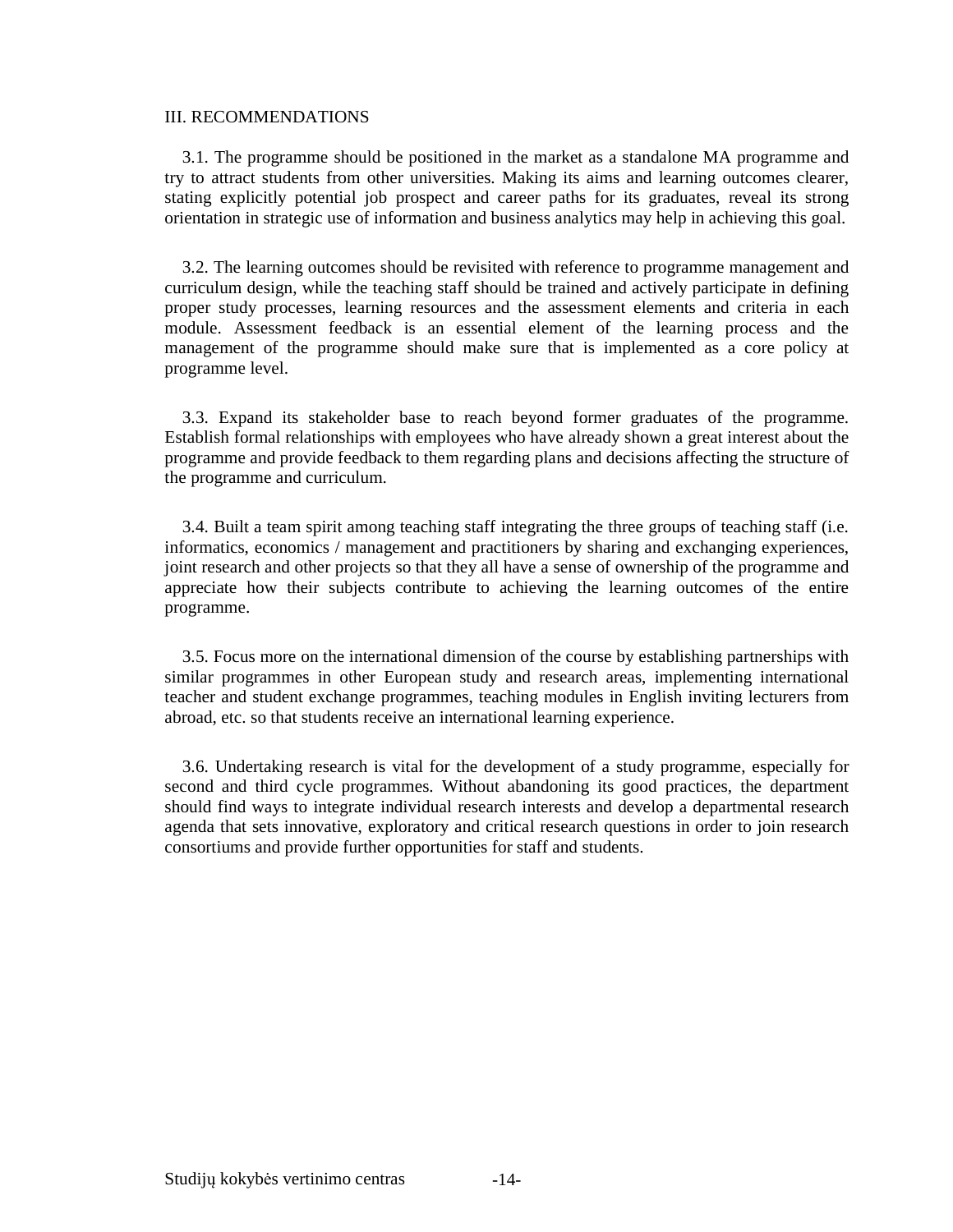#### IV. SUMMARY

#### *Positive Aspects*

The programme is offered by a prestigious university, and is managed by a study programme committee that has high aspirations to keep the programme's quality at the highest level. Student ratings put the programme among the top 2 at the Economics Faculty and in the top 20% among all VU master programmes.

The programme has gone through a major transformation in 2011 reflecting the importance of the IT as a strategic resource for organizations, and subsequently the need in the Lithuanian market for specialists in this field. The aims and learning Objectives of the programme are serving well these needs.

The graduates of the programme are employed in relevant jobs and social partners recognize the value of the programme in preparing professionals with proper knowledge and skills.

A strong community of graduates from both BA and MA programmes, social partners, most of whom are graduates and many of whom are employers of graduates, and master students, most of whom are BA graduates is established that shows a high interest about the programme. This group have easy informal contact with teaching staff. They are able to share views on the needs of the market and on course design and delivery through both formal and informal channels. The readiness of these partners to give time to advising on the programme is testimony to their regard for the Faculty and the quality of its programmes.

Administration recognizes the importance and significance of Learning Outcomes (L.O.s) as the cornerstone of the development and delivery of the programme and put a great effort to build a solid base for future development.

A very enthusiastic team of teachers with strong academic and professional experience complemented by highly qualified practitioners from industry seems committed to achievement of high quality teaching.

The department has access to excellent facilities to support teaching and learning for its students, including a modern library, and access to scientific journals and other learning resources.

#### *Negative Aspects*

There are several points for improvements as they are discussed in the previous sections. Some of the negative aspects

The prevailing perception that the MA programme is a continuation of the BA programme of the same department.

The low enrolment of students the majority of whom are graduates of the department's BA programme.

The programme lacks an international dimension although the market for IT/IS professionals has been globalized and 50% of the Lithuanian product is exported.

Little transparency regarding the students' assessment process: Assessment criteria (excellency, pass, fail) not provided, Feedback for written assignments is provided on ad-hoc basis, indicative answers to exams are not available, no moderation process of exam questions.

Control of the teaching and learning process is based mainly on informal communications and feedback from teachers, students and social partners, while formal feedback and systematic review mechanisms practically do not exist.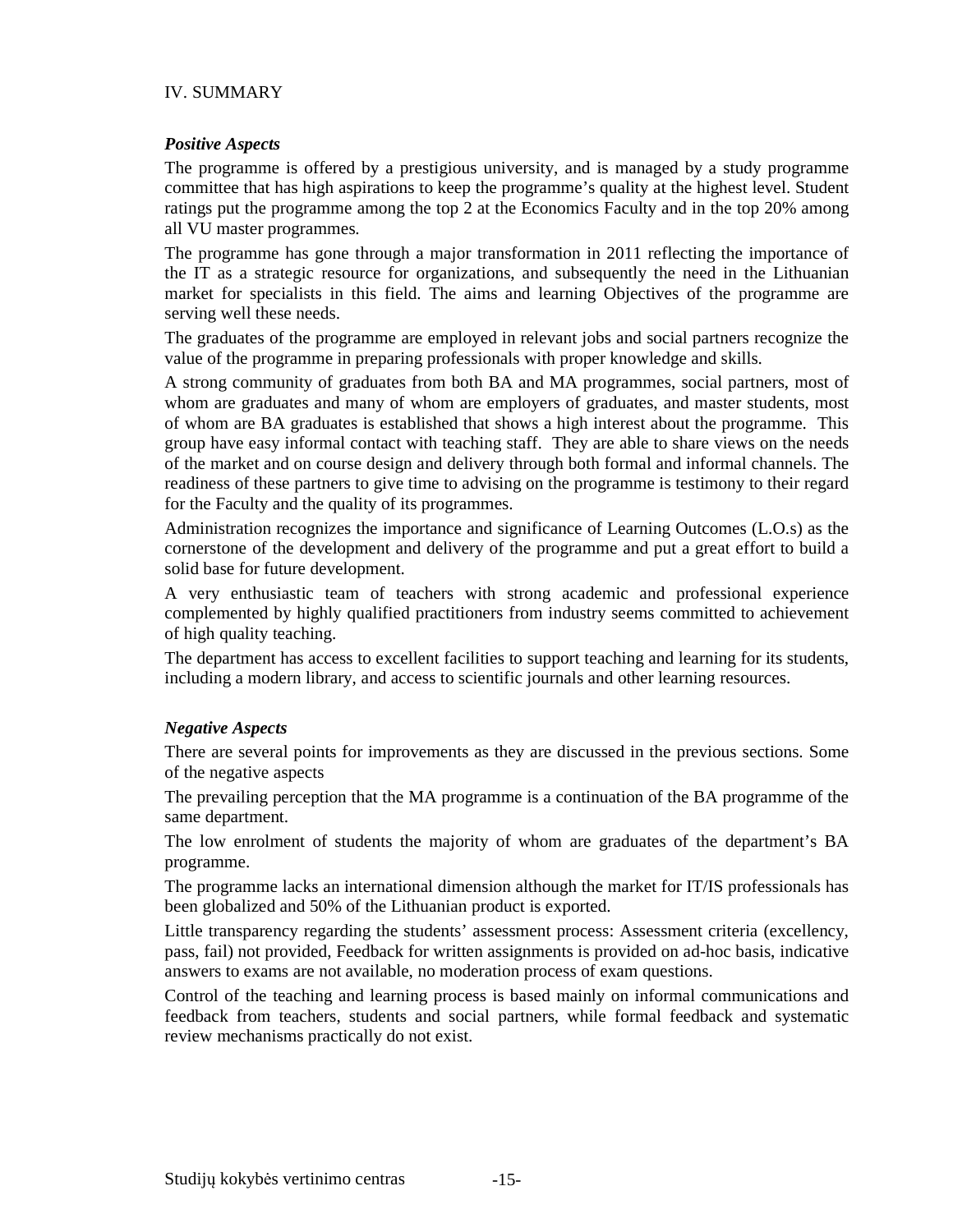#### IV. GENERAL ASSESSMENT

The study programme *Management of Information Systems* (state code – 612N20002) of Vilnius University is given **positive** evaluation.

| No. | <b>Evaluation Area</b>                             | <b>Evaluation Area</b><br>in Points* |
|-----|----------------------------------------------------|--------------------------------------|
|     | Programme aims and learning outcomes               |                                      |
| 2.  | Curriculum design                                  |                                      |
| 3.  | Teaching staff                                     |                                      |
| 4.  | Facilities and learning resources                  |                                      |
| 5.  | Study process and students' performance assessment |                                      |
| 6.  | Programme management                               |                                      |
|     | <b>Total:</b>                                      | ١q                                   |

*Study programme assessment in points by evaluation areas*.

\*1 (unsatisfactory) - there are essential shortcomings that must be eliminated;

2 (satisfactory) - meets the established minimum requirements, needs improvement;

3 (good) - the field develops systematically, has distinctive features;

4 (very good) - the field is exceptionally good.

Grupės nariai:

 Grupės vadovas: Team leader: Prof. Roger Hilyer

| Orupos narian. |                                  |
|----------------|----------------------------------|
| Team members:  | Assoc. Prof. Dr. Gyula Bakacsi   |
|                | Prof.dr. Guenther Dey            |
|                | Prof. Dr. Pantelis G. Ypsilantis |
|                | Prof. Dr. Su Mi Dahlgaard-Park   |
|                | Dr. Ingrida Mazonaviciute        |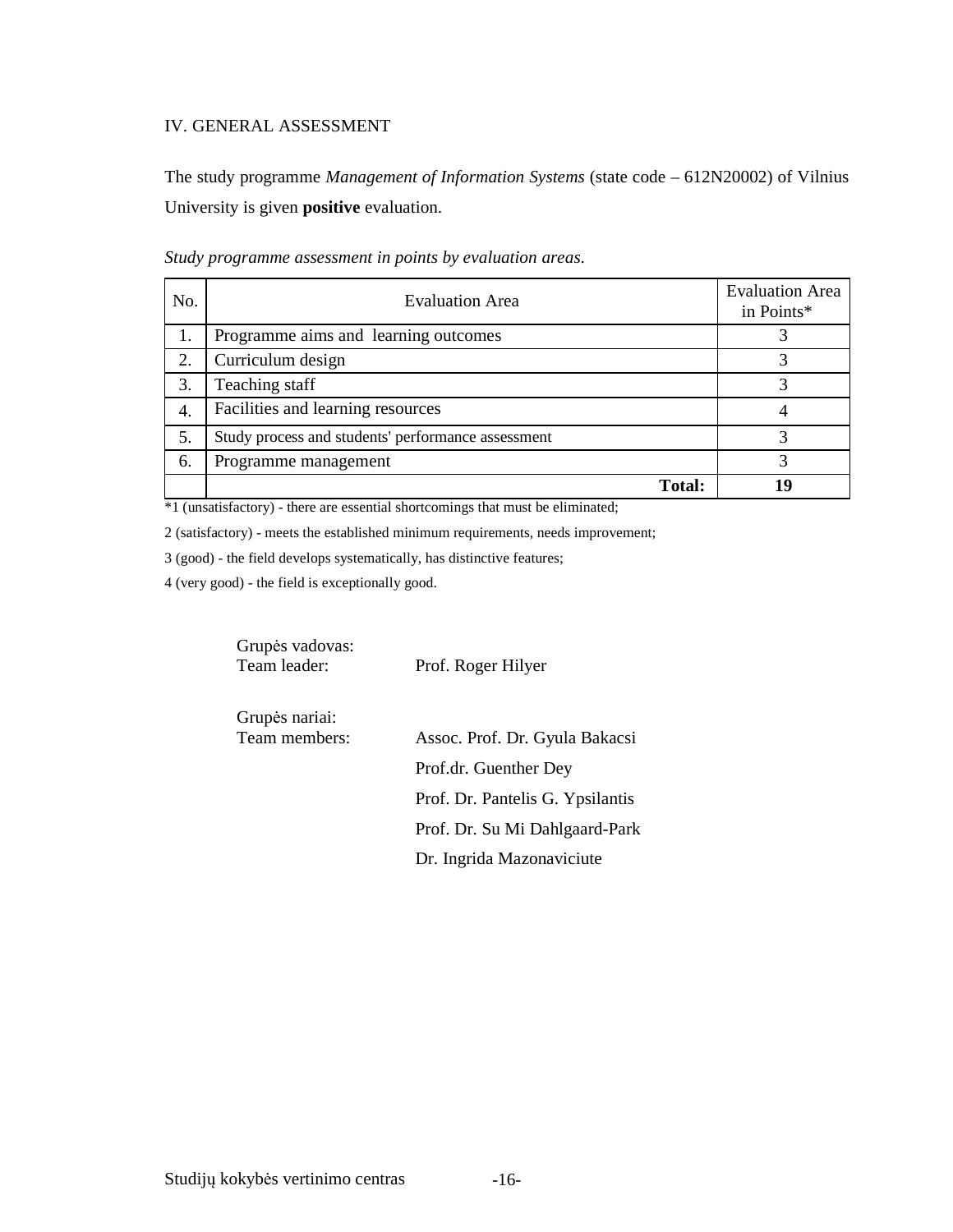<…>

#### **V. APIBENDRINAMASIS ĮVERTINIMAS**

Vilniaus universiteto studijų programa *Strateginis informacinių sistemų valdymas* (valstybinis kodas – 621N20003) vertinama teigiamai.

| Eil. | Vertinimo sritis                                 | <b>Srities</b><br>įvertinimas, |
|------|--------------------------------------------------|--------------------------------|
| Nr.  |                                                  | balais*                        |
| 1.   | Programos tikslai ir numatomi studijų rezultatai |                                |
| 2.   | Programos sandara                                | 3                              |
| 3.   | Personalas                                       | 3                              |
| 4.   | Materialieji ištekliai                           |                                |
| 5.   | Studijų eiga ir jos vertinimas                   | 3                              |
| 6.   | Programos vadyba                                 | 3                              |
|      | Iš viso:                                         | 19                             |

\* 1 - Nepatenkinamai (yra esminių trūkumų, kuriuos būtina pašalinti)

2 - Patenkinamai (tenkina minimalius reikalavimus, reikia tobulinti)

3 - Gerai (sistemiškai plėtojama sritis, turi savitų bruožų)

4 - Labai gerai (sritis yra išskirtinė)

#### **IV. SANTRAUKA**

#### *Teigiami aspektai*

Šią programą siūlo prestižinis universitetas, jai vadovauja studijų programų komitetas, turintis didelį siekį – užtikrinti aukštą programos kokybę. Studentų vertinimu, ši programa yra viena iš dviejų geriausių ekonomikos fakulteto teikiamų programų ir įeina į 20 proc. visų geriausių VU magistrantūros programų.

2011 m. buvo atlikta nemažai šios programos pakeitimų, rodančių IT, kaip strateginio organizacijų ištekliaus, svarbą, ir tolesnį šios srities specialistų reikalingumą Lietuvos rinkai. Programos tikslai ir numatomi studijų rezultatai atitinka šiuos poreikius.

Programos absolventai įsidarbina atitinkamuose darbuose, o socialiniai partneriai pripažįsta programos naudingumą rengiant reikiamas žinias ir kvalifikacijas turinčius specialistus.

Sukurta stipri bakalauro ir magistrantūros studijų programų absolventų, socialinių partnerių, kurių dauguma - absolventai ir daugelis – absolventų darbdaviai, ir magistrantūros studentų, kurių dauguma yra baigę bakalauro studijas, bendruomenė. Ši grupė lengvai palaiko neformalų ryšį su akademiniu personalu. Jie turi galimybę keistis nuomonėmis apie rinkos poreikius ir programos sandarą bei jos pateikimą oficialiais ir neoficialiais kanalais. Tai, kad šie partneriai yra pasirengę skirti laiko konsultacijoms programos klausimais, rodo jų dėmesį fakultetui ir fakulteto programų kokybę.

Administracija pripažįsta numatomų studijų rezultatų reikšmę ir svarbą, tai laikydama programos tobulinimo ir įgyvendinimo pagrindu, ir deda daug pastangų, kad sukurtų tvirtą tolesnio tobulinimo pagrindą.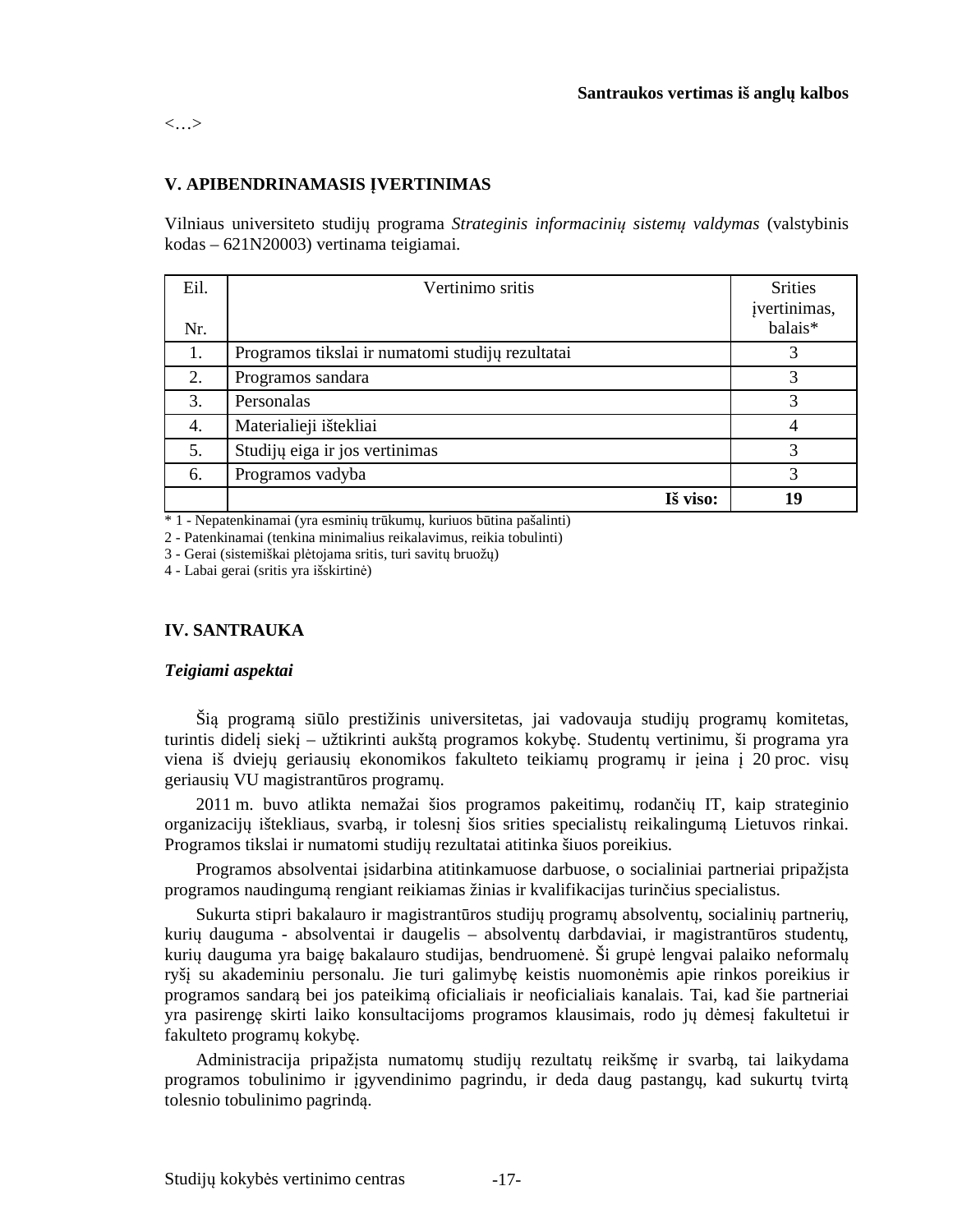Labai energinga akademinę ir profesinę patirtį turinčių dėstytojų komanda kartu su aukštos kvalifikacijos įmonių darbuotojais yra įsipareigojusi siekti kokybiško mokymo.

Fakultetas turi galimybę naudotis puikiomis priemonėmis, reikalingomis studentų mokymui ir mokymuisi, tarp kurių yra moderni biblioteka, mokslo žurnalai ir kiti mokymosi ištekliai.

#### *Neigiami aspektai*

Yra keli tobulintini dalykai, aptarti ankstesniuose skyriuose. Štai keletas neigiamų aspektų:

Vyraujantis supratimas, kad magistrantūros programa yra tame pačiame fakultete dėstytos bakalauro studijų programos tęsinys;

Nedidelis priimamų studentų skaičius, be to daugelis iš jų yra to paties fakulteto bakalauro studijų programos absolventai;

Programai trūksta tarptautinės dimensijos, nors IT/IS specialistų rinka globalizuota ir 50 proc. Lietuvos produkto eksportuojama;

Nepakankamai skaidri studentų vertinimo procedūra: nenurodyti vertinimo kriterijai (labai geras įvertinimas, egzamino išlaikymas ar neišlaikymas), su rašytinėm užduotim susijęs grįžtamasis ryšys teikiamas konkrečiu atveju (*ad-hoc)*, nenurodomi orientaciniai egzaminų klausimai, nėra egzaminų klausimų mažinimo procedūros.

Mokymo ir mokymosi procesų kontrolė iš esmės pagrįsta neoficialiais ryšiais ir dėstytojų, studentų bei socialinių partnerių grįžtamuoju ryšiu, o oficialaus grįžtamojo ryšio ir nuolatinės priežiūros mechanizmai nesukurti.

#### **III. REKOMENDACIJOS**

 3.1. Ši programa rinkai turėtų būti pateikta kaip savarankiška magistrantūros programa, ir reikėtų pasistengti į ją pritraukti kitų universitetų studentus. Šį tikslą būtų lengviau pasiekti aiškiau apibrėžus programos tikslus ir numatomus studijų rezultatus, atvirai nurodžius galimas absolventų darbo perspektyvas ir karjeros kelius, parodžius stiprų programos orientavimą į strateginį informacijos ir verslo analizės naudojimą.

 3.2. Numatomus studijų rezultatus reikėtų iš naujo peržiūrėti atsižvelgiant į programos vadybą ir programos sandarą, o akademinis personalas turėtų būti mokomas, jis turėtų aktyviai dalyvauti nustatant tinkamą studijų eigą, mokymosi išteklius ir kiekvieno modulio vertinimo elementus bei kriterijus. Su vertinimu susijęs grįžtamasis ryšys yra svarbiausias mokymosi proceso elementas, ir programos vadovai turėtų užtikrinti, kad tai būtų įgyvendinama kaip svarbiausia politika programos lygiu.

 3.3. Išplėsti savo socialinių dalininkų bazę, kad ją sudarytų ne tik šios programos absolventai. Nustatyti oficialius ryšius su darbdaviais, kurie jau parodė susidomėjimą šia programa, ir suteikti jiems grįžtamąjį ryšį dėl planų ir sprendimų, kurie turi poveikio programos ir dalykų struktūrai.

 3.4. Sukurti akademinio personalo, apimančio tris dėstytojų grupes (informatikus, ekonomistus/ vadybininkus ir specialistus praktikus), komandinę dvasią dalijantis ir keičiantis patirtimi, atliekant bendrus tyrimus ir įgyvendinant kitus projektus, kad jie visi jaustųsi programos šeimininkais ir įvertintų, kaip jų dėstomi dalykai padeda siekti visos programos numatomų rezultatų.

 3.5. Daugiau dėmesio skirti programos tarptautinei dimensijai kuriant partnerystę su panašiomis programomis, įgyvendinamomis kitų Europos studijų ir mokslinių tyrimų srityse, įgyvendinant tarptautines dėstytojų ir studentų mainų programas, mokymo modulius anglų kalba, kviečiantis užsienio lektorius ir t. t., kad studentai įgytų tarptautinių studijų patirties.